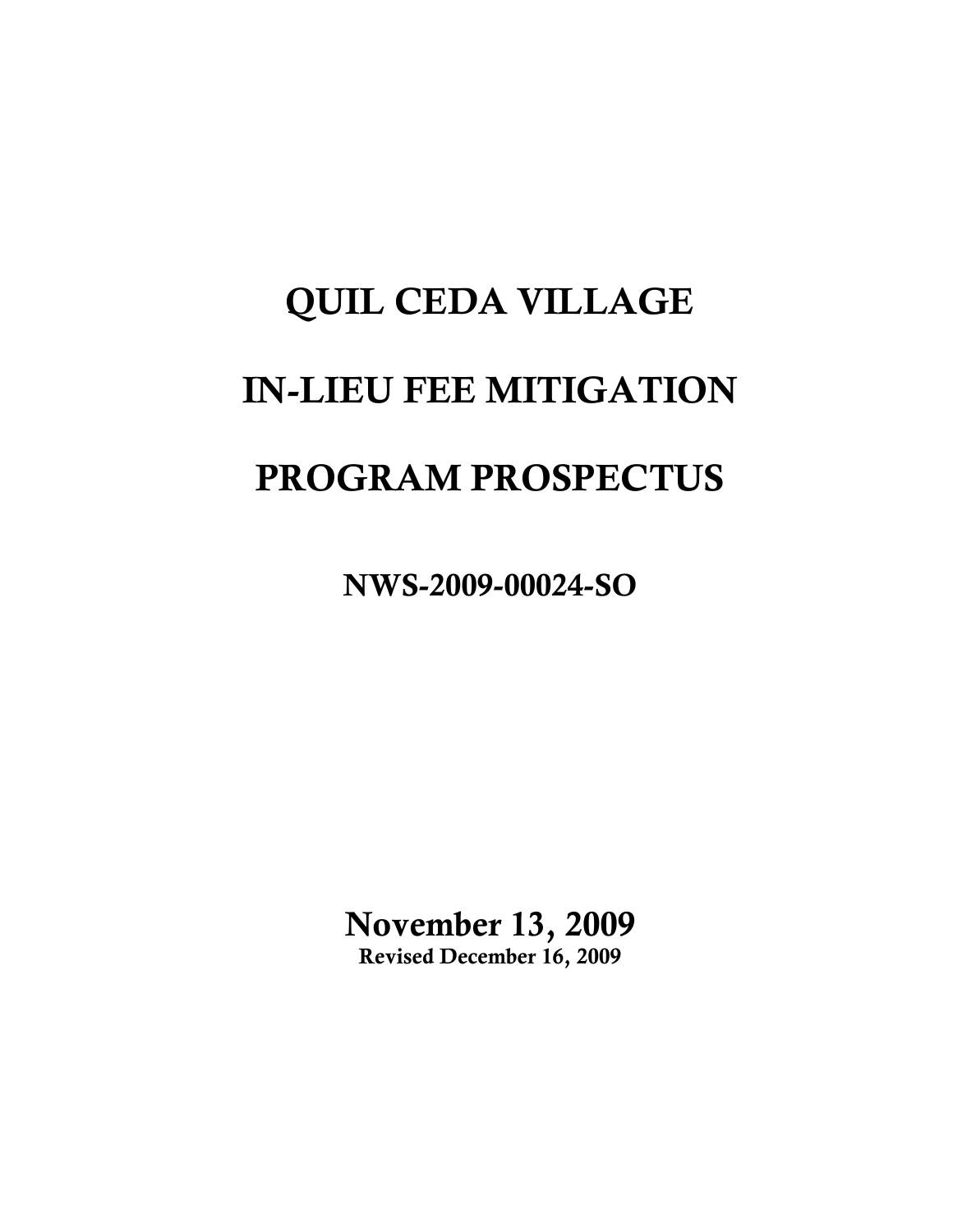### *Table of Contents*

| 1.  |                                                                                    |  |
|-----|------------------------------------------------------------------------------------|--|
| 2.  |                                                                                    |  |
| 3.  |                                                                                    |  |
| 4.  |                                                                                    |  |
| 5.  |                                                                                    |  |
| 6.  |                                                                                    |  |
| 7.  |                                                                                    |  |
| 8.  | The proposed ownership arrangements and long term management strategy for          |  |
| 9.  | The qualifications of the sponsor to successfully complete the types of mitigation |  |
|     |                                                                                    |  |
| 10. |                                                                                    |  |
|     |                                                                                    |  |
| 11. |                                                                                    |  |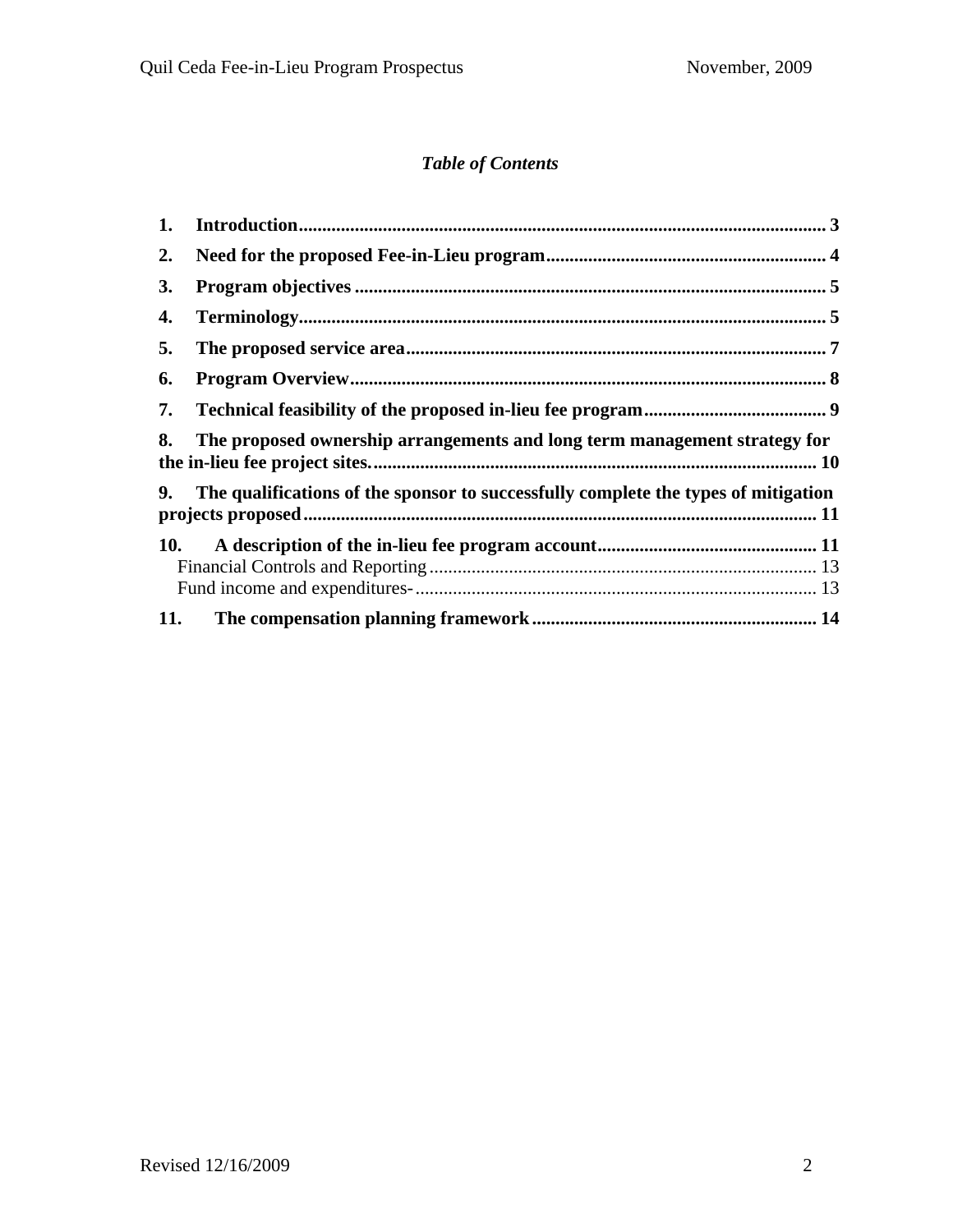# <span id="page-2-0"></span>*1. Introduction*

Quil Ceda Village proposes to install a fee-in-lieu ("ILF") program to replace the loss of aquatic resource functions and services resulting from unavoidable, authorized impacts to wetlands and other waters of the United States within the Consolidated Borough of Quil Ceda Village, Tulalip, Washington ("Quil Ceda Village"). Under the in lieu fee program, when on-site compensation is not available, practicable, or ecologically appropriate, an applicant may be allowed to pay an in-lieu compensation fee (in-lieu fee) to be used for the purpose of restoring, creating, enhancing, or preserving the aquatic resource functions or services that are environmentally equal or preferable, on a watershed basis, to the functions and values of impacted aquatic resources, as determined by The Tulalip Tribes and the U. S. Army Corps of Engineers ("Corps").

Under rules promulgated by the U.S. Army Corps of Engineers and the U.S. Environmental Protection Agency ("EPA"), compensatory mitigation is required, to replace the loss of wetland, stream or other aquatic resource functions and services resulting from activities authorized by a Department of Army permit under Section 404 of the Clean Water Act. Pursuant to mitigation rules published by EPA and the Corps (33 CFR 325 & 332; 40 CFR 230), this prospectus establishes the procedures and guidelines for an in-lieu fee compensatory mitigation program for development projects within the Quil Ceda Village requiring U.S. Army Corps or Tribal permits.

The Tulalip Tribes, to protect its aquatic resources and treaty rights, requires no net loss of wetland functions and net gain in wetland area, through its Comprehensive Plan and the Tulalip Zoning Ordinance. Mitigation is required to compensate for wetland impacts in order to achieve no net loss, as well as for impacts to streams and other aquatic resources.

As a municipal corporation, the Consolidated Borough of Quil Ceda will be the project sponsor and administrator of the ILF program. Quil Ceda Village will accept fees from potential lessees within Quil Ceda Village boundaries, as compensatory mitigation for authorized wetland and other aquatic resource impacts, then pool these funds and install mitigation projects as the responsible party for ensuring compensatory mitigation for the loss of functions and services of aquatic resources within its municipal boundaries. Quil Ceda Village will partner with the Tulalip Tribes Natural Resources Department as the agency responsible for developing and implementing projects. The proposed service area for implementation of mitigation projects is the entire Quilceda watershed, with a priority given to projects within Quil Ceda Village subwatersheds, and Tulalip Reservation boundaries. Impacts will be limited to within Quil Ceda Village.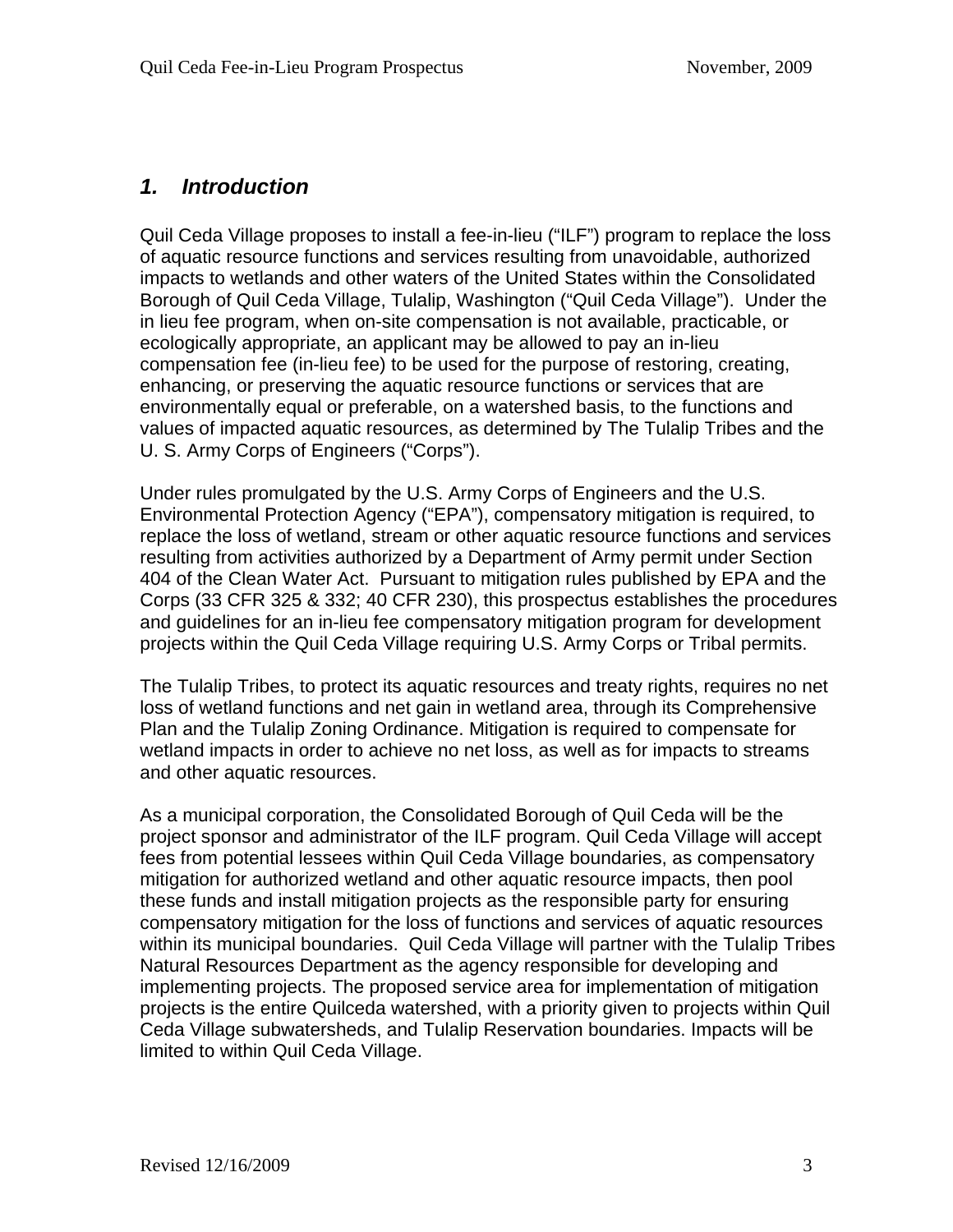<span id="page-3-0"></span>Quil Ceda Village has prepared a Compensation Planning Framework that compiles various watershed planning documents, and provides a prioritization of types of watershed restoration projects and preservation of aquatic resources needed in the Quilceda watershed. This Framework will be the primary source of information for project planning and prioritization.

# *2. Need for the proposed Fee-in-Lieu program*

Quil Ceda Village is considering expansion of its commercial, retail center located east of 27<sup>th</sup> Ave NE to 1500 acres of commercial and industrial-zoned lands west of  $27<sup>th</sup>$  Ave NE. The area is the remaining undeveloped portion of the 2000-acre federal city, zoned for commercial/industrial development within the Tulalip Reservation's 22,500 acre land base. In 2001, Quil Ceda Village was incorporated as a federal city by the Tulalip Tribes to facilitate development of the area. The Tulalip Tribes have planned since 1972 to use this area for commercial/industrial development for the express purpose of establishing a stable and prosperous Tribal economic base for Tribal sovereignty. Quil Ceda Village has embarked on master planning to prepare the final conceptual development plan for the remaining undeveloped area west of  $27<sup>th</sup>$  Ave NE.

The extensive presence of wetlands within the remaining 1500 acre area, requires development of a program for mitigation of impacts, as development proceeds. Given the small area zoned for commercial/industrial development, and the relatively long time period anticipated for development projects to occur (20 years), a mechanism is needed for consolidating and funding anticipated compensatory mitigation, within a master planning process for the municipal area. The ILF program would also provide a watershed approach for providing mitigation to match restoration needs in the watershed. Quil Ceda Village has developed a watershedbased conceptual mitigation plan with a pool of potential onsite and offsite mitigation areas that will be prioritized for use by the in-lieu fee program.

Mitigation sequencing, with its process of avoidance, minimization and compensation will be provided within the permitting process for the Department of Army or Tribal permits, prior to approval of in-lieu fee funded projects. The program will provide a mechanism for tribally- approved impacts that do not fall within Department of Army jurisdiction.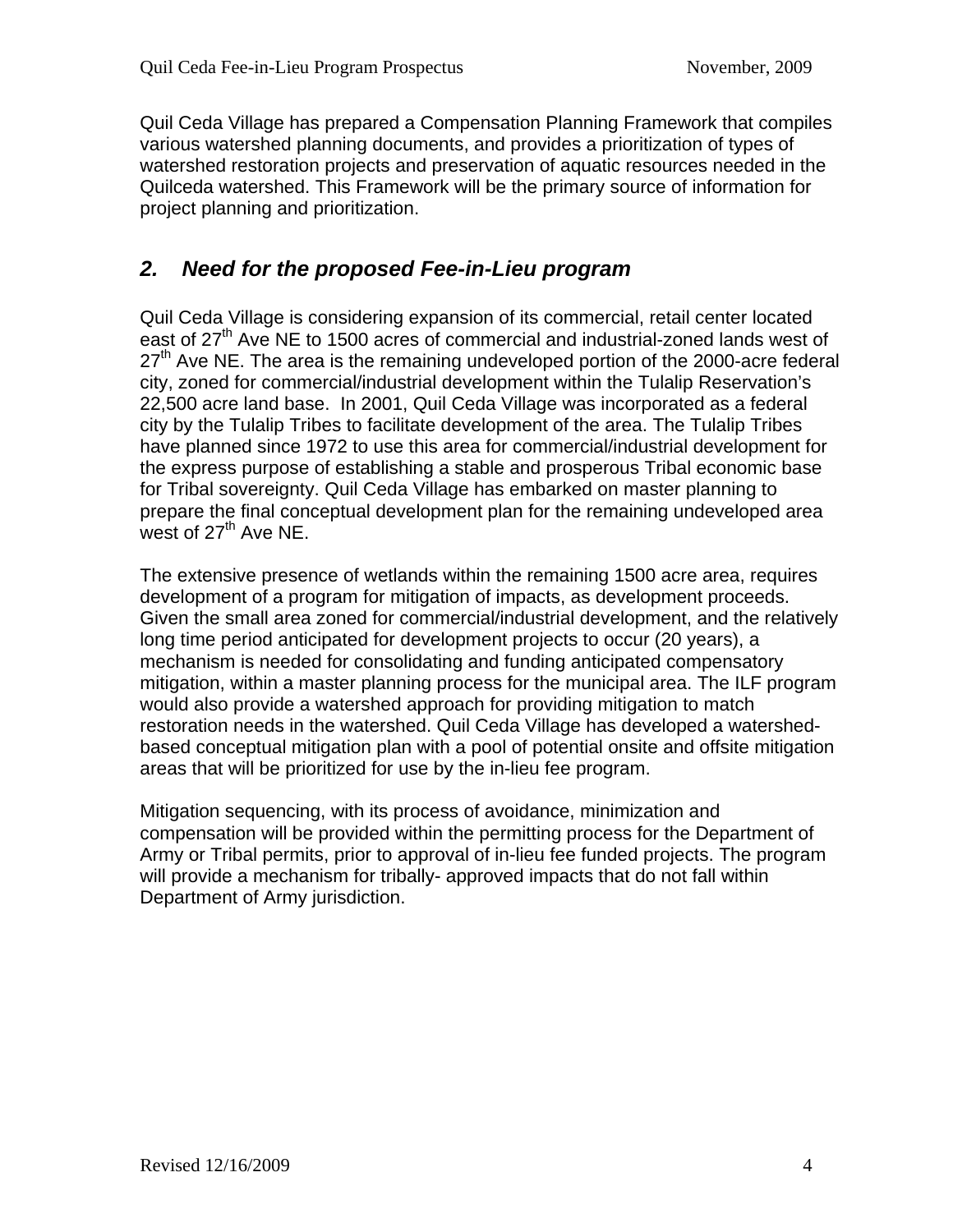# <span id="page-4-0"></span>*3. Program objectives*

The objectives of the in-lieu fee program are:

- a. To establish a mitigation program whereby development applicants or lessees within the Consolidated Borough of Quil Ceda Village ("Quil Ceda Village") may purchase mitigation credits for lost functions and services of impacted aquatic resources, when on-site compensation is not available, practical or ecologically appropriate.
- b. To replace the loss of wetland, stream or other aquatic resource functions and services for projects undertaken within Quil Ceda Village boundaries.
- c. To provide a pooled funding base for larger and more ecologically viable mitigation projects than those otherwise available from individual lessees on a permit by permit basis.
- d. To streamline compensatory mitigation processes in order to more efficiently meet regulatory requirements, thereby facilitating both economic and environmental objectives.
- e. To provide a mechanism and source of revenue for ongoing watershed restoration planning and implementation within ancestral lands of The Tulalip Tribes, both on and off Reservation.
- f. To increase the quality of mitigation projects by long term watershed scale planning.

# *4. Terminology*

The definitions used by the Regulatory Program of the U.S. Army Corps of Engineers and the U.S. Environmental Protection Agency [330 CFR Parts 320 – 331; 40 CFR Par 230] are adopted by Quil Ceda Village for this In-Lieu Fee Program. Terms are defined below for ease of reference in this document and where not defined in the above regulatory program.

- A. Advance Credits credits of the approved in-lieu fee program that are available for sale prior to being fulfilled with an approved mitigation plan. A schedule of allowed advance credit sales will be provided in the in-lieu fee program instrument.
- B. Aquatic Resources areas that include both jurisdictional wetlands and rivers, streams, marine waters, open water areas, meeting the definition of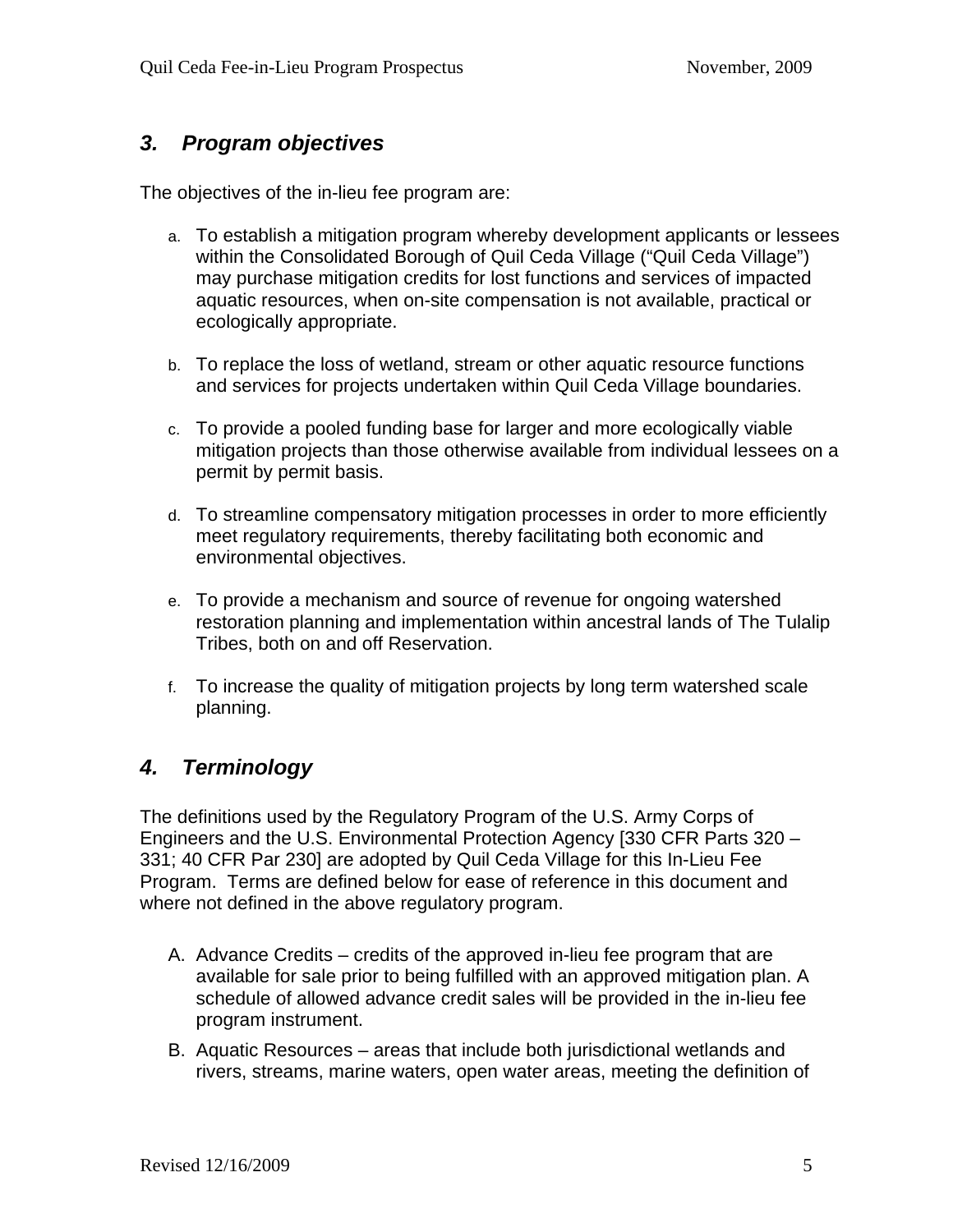"waters of the United States," but also including non-jurisdictional wetlands under the authority of the Tulalip Tribes Ordinance 80.

- C. Authorized impacts adverse effects to aquatic resources authorized by a Department of Army permit for waters of the US, or by Tulalip Tribal permit for non-jurisdictional environmental sensitive areas.
- D. Compensatory Mitigation the restoration (re-establishment or re-habilitation), establishment (creation), enhancement, and/or in certain circumstances preservation of aquatic resources for the purposes of offsetting unavoidable adverse impacts which remain after all appropriate and practicable avoidance and minimization has been achieved.
- E. Corps the U. S. Army Corps of Engineers, and its local representative
- F. District Engineer The local U.S. Army Corps of Engineer responsible official
- G. Fee lands lands owned in fee simple absolute.
- H. Fulfillment of advance credit sales advance credits are an obligation "fulfilled" by implementation and final acceptance of mitigation according to an approved mitigation plan at the appropriate credit ratio schedule. Once the advance credits have been fulfilled by final acceptance, an equal number of advance credits is restored to the program sponsor for sale and transfer to permit applicants.
- I. Functions and Services Functions are the physical, chemical, biological processes that occur in ecosystems, whereas services are the benefits that human populations receive from functions that occur in ecosystems.
- J. Permittee applicant to a federal 404 Clean Water permit or for noniurisdictional impacts, to a Tribal land use permit.
- K. Public Notice notification of the stakeholders in order to allow them to interact in a public input process. For Reservation lands, public notice includes residents of the Tulalip Reservation. For impacts and mitigation entirely within Quil Ceda Village stakeholders are those in proximity of 300 feet, or members of the Tulalip Tribes.
- L. Service Area the geographic area within which impacts can be mitigated for the in-lieu fee program, as designated in its instrument.
- M. Sponsor The public or private entity responsible for establishing the in-lieu fee program
- N. Treaty Rights those rights held by the Tulalip Tribes as a successor in interest to the signatories of the Treaty of Point Elliot (1855).
- O. Tribal Trust lands lands owned in trust by the United States for the benefit of an Indian tribe or members of an Indian tribe.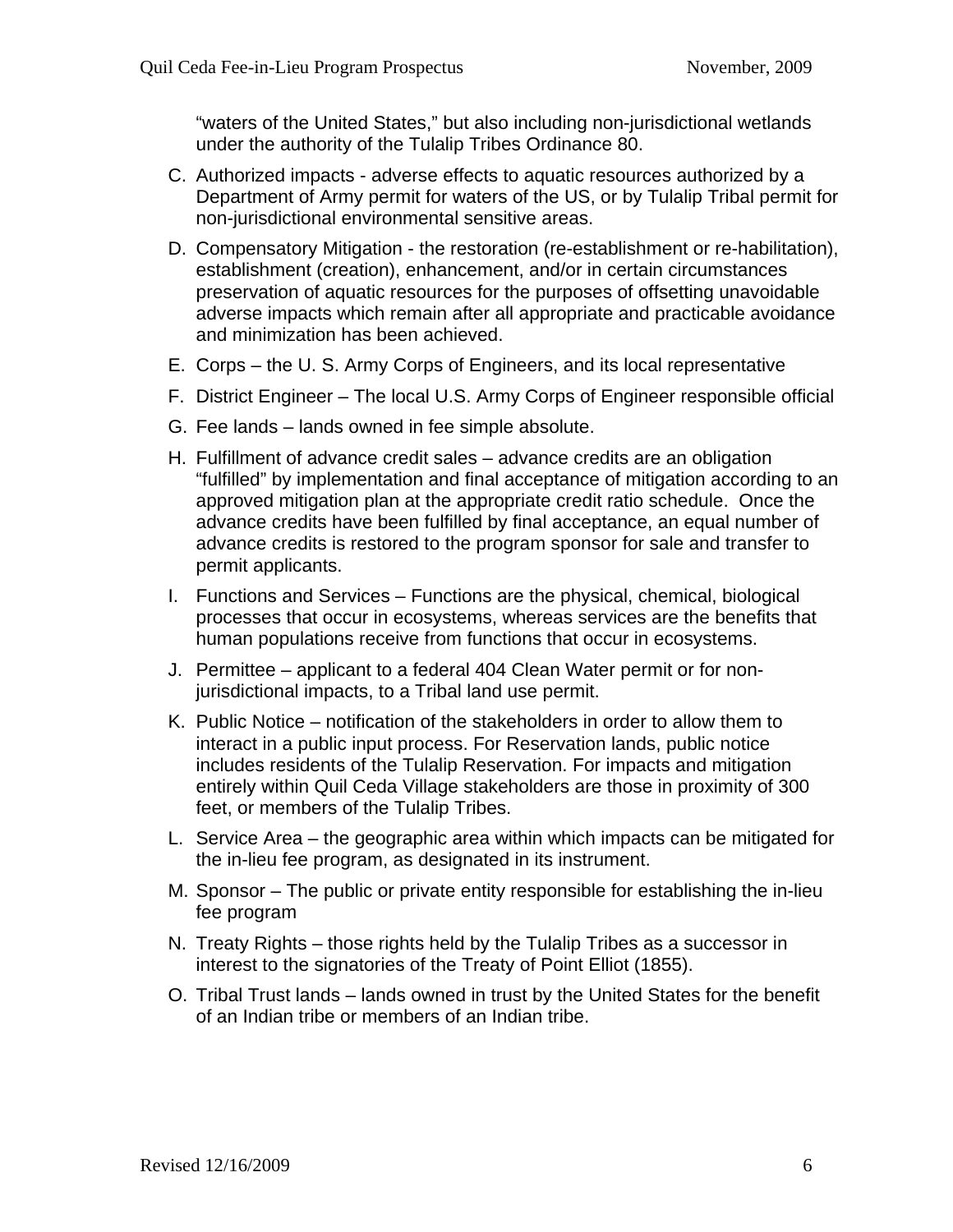## <span id="page-6-0"></span>*5. The proposed service area*

The Fee-in-Lieu program is for Department of Army and Tribally-approved projects impacting wetlands and other waters of the U.S. undertaken within the jurisdiction of the project sponsor, Quil Ceda Village, Tulalip, Washington. Because of the small area of the federal city, and the location of the city in the Quilceda sub-watershed basins of the West Fork Quilceda, Sturgeon Creek and Coho Creek, the greater Quilceda Watershed is proposed as the service area, or receiving area for mitigation projects. Projects are to be prioritized first of all within the same sub-watershed where impacts occur, with second priority to adjacent subwatersheds or where equal or greater ecological functions and services may be restored, enhanced, created or preserved.

The project impact area is similar in geology and hydrology to the remaining subwatershed basins of the Quilceda Watershed, (i.e. it is located within the Marysville trough and the trough sandy recessional outwash sediments, and has similar issues of groundwater recharge, wetland loss and urbanization). West Fork Quilceda Creek flows through the Northwest corner of Quil Ceda Village to its confluence with Quilceda Creek. The Tulalip Reservation boundary extends north from Quil Ceda Village within the West Fork Quilceda subwatershed. Although the Quil Ceda Village is the project impact area, extending the service area to the greater Quilceda watershed makes ecological sense and will allow for viable projects to be developed if none are available within the Sturgeon Creek, Coho Creek or the West Fork Quilceda Creek within a suitable time frame. Extending the service area to the greater Quilceda watershed will also ensure that adversely affected wetland functions and services may be replaced by functions of equal or greater value, as determined on a watershed basis, because of the greater pool of potential projects. However, it is expected that a majority of mitigation projects will occur west of Interstate 5 within the sub-watersheds of Sturgeon, Coho or West Fork Quilceda Creek.

Because the project impact is located within The Tulalip Tribes' city of Quil Ceda Village, first priority for use of in-lieu fee mitigation dollars will be given to projects within Quil Ceda Village boundaries, in the Coho and Sturgeon Creek watersheds, then to projects within the West Fork Quilceda Creek watershed within Reservation boundaries. Last priority will be given to projects outside of Reservation Boundaries within the greater Quilceda Watershed., If projects are not available and if project funds cannot be expended within Quil Ceda Village or Reservation properties, within the appropriate timeframe, or if projects of a higher priority are determined by Quil Ceda Village to be located outside of Reservation boundaries, proposals for projects within the greater Quilceda watershed may be considered for use of in-lieu fee mitigation funds.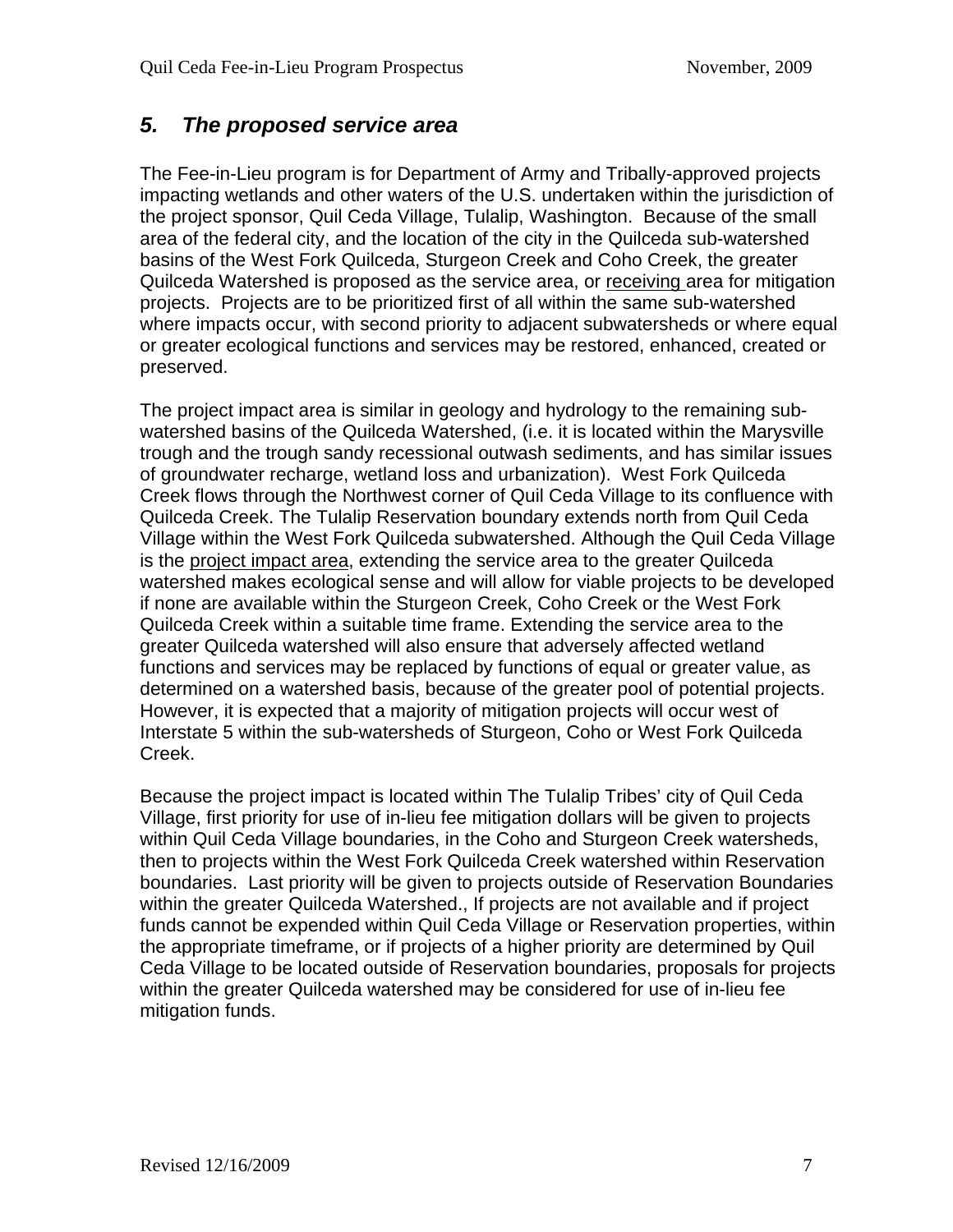# <span id="page-7-0"></span>*6. Program Overview*

Quil Ceda Village will establish a financial account, the "Quil Ceda Village Aquatic Mitigation Trust Fund," held in an FDIC-insured banking institution, to accept in-lieu fees for the purpose of restoring, enhancing, creating or preserving aquatic resources, to replace the loss of aquatic resource functions and services resulting from unavoidable, authorized impacts from activities within Quil Ceda Village municipal boundaries.

A number of advance credits will be issued to Quil Ceda Village as the program sponsor upon signing of the in-lieu fee program instrument. Federal or Tribal permit applicants proposing projects with unavoidable impacts to wetlands and other waters of the U.S. undertaken within the Quil Ceda Village jurisdiction may request to pay a compensation fee in-lieu of other forms of compensatory mitigation, as part of their permitting process. Quil Ceda Village will accept in-lieu fee payments for authorized impacts following a schedule of costs and mitigation ratios approved in this program, and in accordance with the advance credits available to the program.

The Corps will be assisted in review of documentation for the establishment and management of the in-lieu fee program by an Interagency Review Team (IRT). The IRT will be composed of representatives of the Corps of Engineers, Environmental Protection Agency, U.S. Fish and Wildlife Agency, and National Marine Fisheries, as well as The Tulalip Tribes. The Interagency Review Team will first of all review and provide comments to the District Engineer on the proposed in-lieu fee program prospectus and draft instrument. Following establishment of the program, the Department of Army will consult with the IRT and provide the IRT with proposed mitigation plans as well as annual monitoring reports and ledger accounting reports of the program account for IRT review and comment.

Quil Ceda Village has developed a Compensation Planning Framework (attached) to identify existing aquatic resource restoration needs on a landscape scale within the service area, and to prioritize aquatic mitigation project activities by resource type. A prioritization of mitigation by resource type (wetland Cowardin class, HGM, and Washington State wetland rating and stream category and as well as functions and services) and watershed area will be established and used as the basis for mitigation project selection for use of in-lieu fee program dollars.

Quil Ceda Village will develop a project portfolio which identifies potential mitigation projects for restoring, enhancing, creating and/or preserving aquatic resources within the sub-watersheds of Quilceda Creek. To create the portfolio, the Tulalip Tribes Natural Resources Department ("Natural Resources") will develop proposals for implementing mitigation projects, and submit these to Quil Ceda Village. Natural Resources will use the Quil Ceda Village conceptual mitigation plan and the Compensation Planning Framework as its guide in developing projects. As mitigation dollars become available in the Quil Ceda Village Aquatic Mitigation Fund, Quil Ceda Village will submit proposed mitigation project proposals to the Corps for funding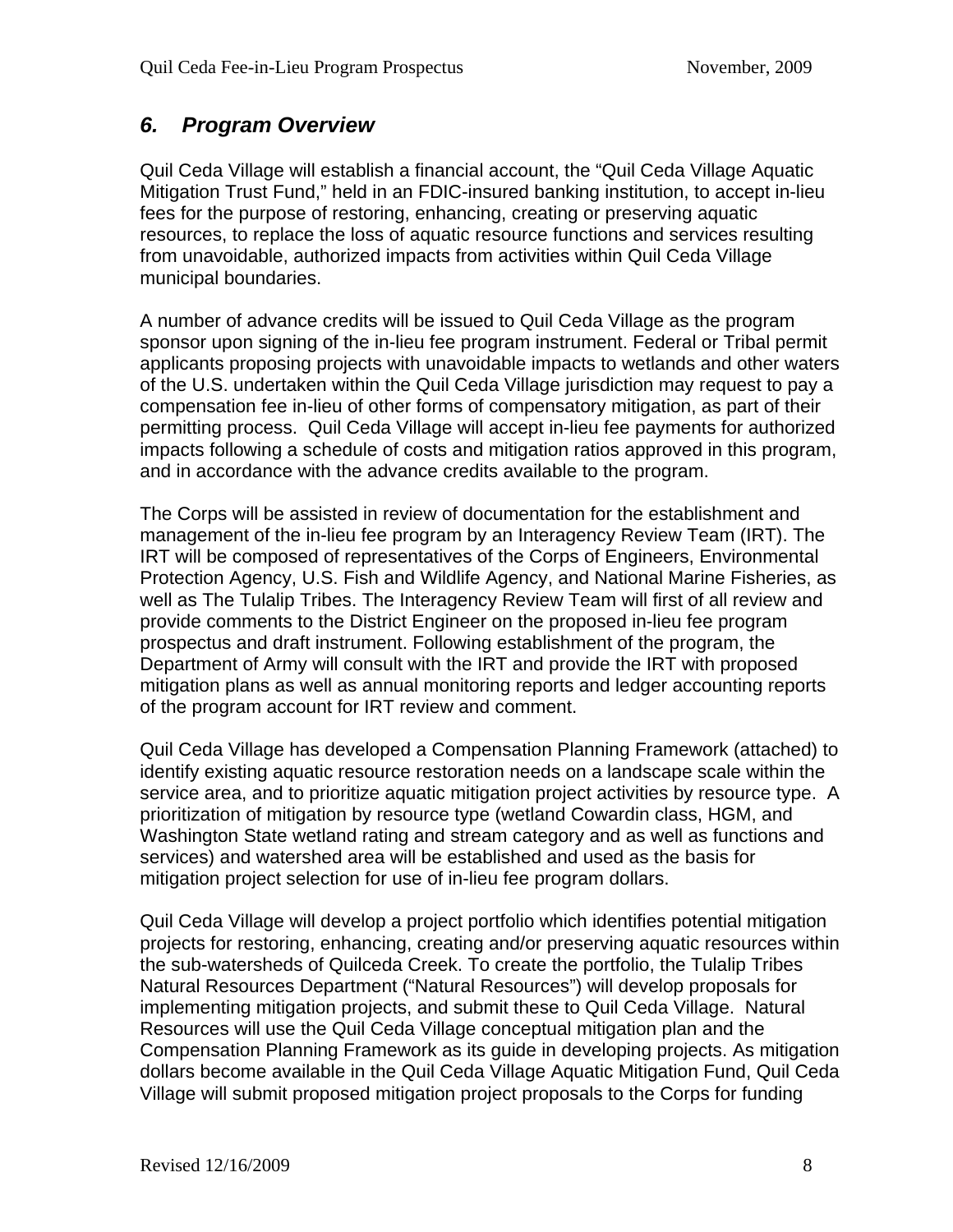<span id="page-8-0"></span>approval. Proposed mitigation projects for use of ILF funds will be the subject of public notice and review by the Corps and the IRT. Disbursements from the program account will occur upon written authorization from the District Engineer, after consultation with the IRT. If project funds cannot be expended within Quil Ceda Village or Reservation properties, within the appropriate timeframe, Quil Ceda Village may alternatively request submittals of proposals from the public for projects outside of Reservation boundaries, within the greater Quilceda watershed. All projects will comply with criteria established as described in the ILF program instrument.

Quil Ceda Village will establish and maintain criteria for mitigation project proposals that provides for equal or greater replacement of functions and services by aquatic resource type (wetland Cowardin class, HGM, and Washington State wetland rating and stream category and as well as functions and services), as well as provides appropriate upland buffer areas, long term management strategies, and considers watershed goals and needs identified in the Compensation Planning Framework. In selecting projects for proposed use of in-lieu fee funds, Quil Ceda Village will give primary consideration to providing compensation commensurate with the type(s) and extent of adverse aquatic resource impacts for which in-lieu fees have been paid.

Quil Ceda Village will establish and maintain a schedule of mitigation ratios for various functions and services by aquatic resource type, as well as a mitigation cost table by aquatic resource type. Fee-in-lieu payments will follow the mitigation ratio and cost tables for authorized impacts.

Maintenance and monitoring will be required for any mitigation project utilizing in-lieu fee dollars. Maintenance and project monitoring will be established for a minimum of five years, unless project objectives and performance criteria are accomplished sooner, or it is determined through monitoring that a longer period is required. The Corps, in consultation with the IRT, will determine if a longer monitoring period is required, based on site specific considerations.

Quil Ceda Village will be the legal entity responsible for the implementation of the projects implemented with Quil Ceda Aquatic Mitigation Trust Fund dollars, including the satisfaction of mitigation terms associated with such projects. Quil Ceda Village will also provide for long term protection and management of project sites.

# *7. Technical feasibility of the proposed in-lieu fee program*

Many aquatic restoration opportunities are located within the Sturgeon Creek, Coho Creek and the West Fork Quilceda Creek watersheds, and have been identified in previous planning documents and within the Compensation Planning Framework for this program. The Planning Framework has identified over 200 acres of potential mitigation sites within the Sturgeon Creek, Coho Creek, and West Fork Quilceda watersheds, with 50+ acres within Quil Ceda Village boundaries. An additional 500+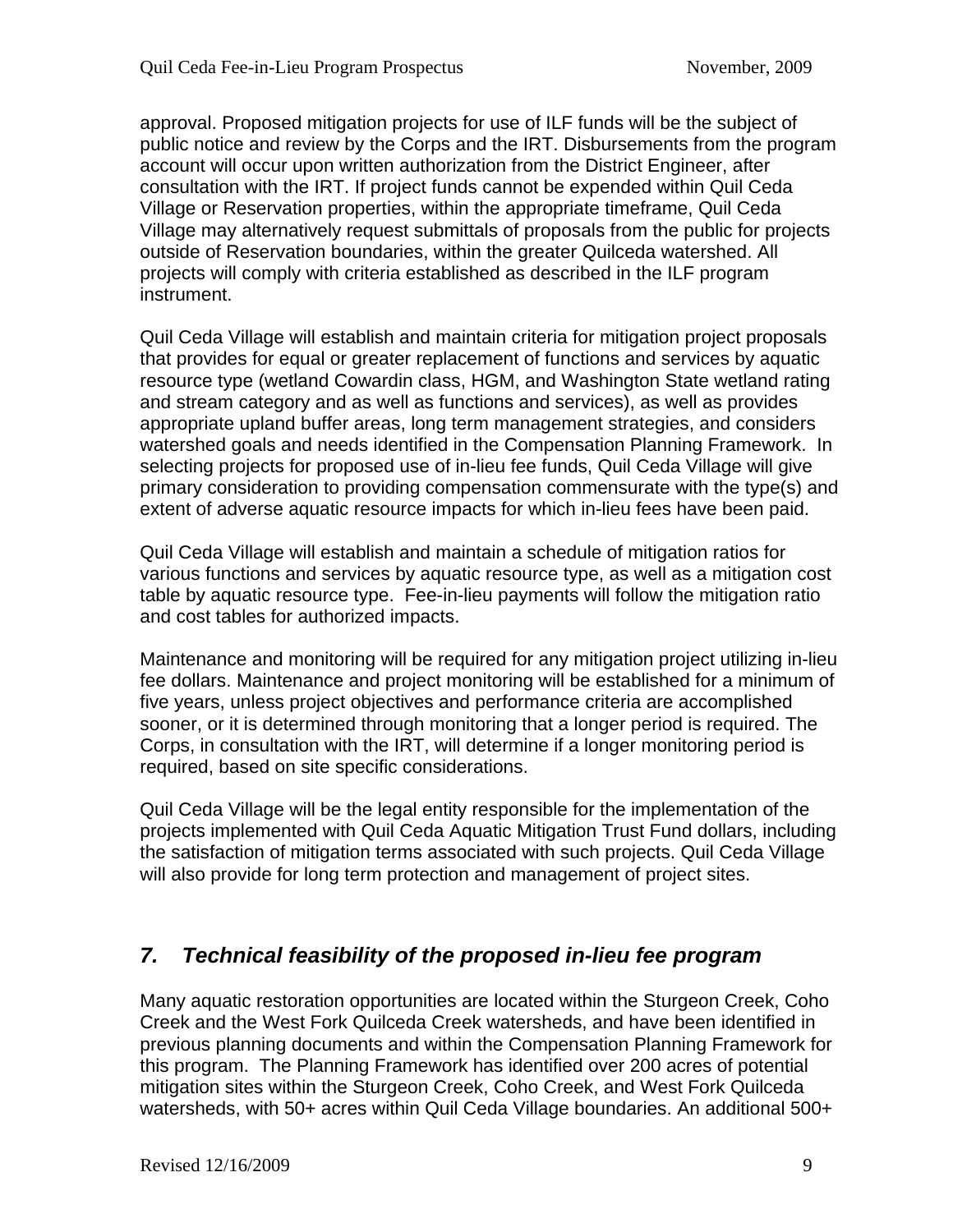<span id="page-9-0"></span>acres of preservation opportunities also exist in these subwatersheds, most of these already within Tribal ownership. Numerous potential projects are on adjacent Reservation lands, outside the Village boundaries, within the West Fork Quilceda Creek subwatershed. Outside of Reservation lands, many projects have been identified to improve watershed conditions and preserve known wetland areas in the Quilceda Watershed.

Due to the extensive hydric soils in the Quilceda watershed, historical ditching of tributaries and drainage of hydric soils, conditions exist for re-establishment of wetlands rather than creation of wetlands from upland sites, in many parts of the watershed. These factors create a high likelihood for successful aquatic mitigation both within Quil Ceda Village and its surrounding watershed area.

Much work has been done to inform mitigation planning in the Quilceda watershed. An inventory of potential aquatic restoration sites and activities has been identified within the attached Compensation Planning Framework, in consultation with members of the Allen-Quilceda Watershed Action Team, a stakeholder group of municipal governments, state government, Tulalip Tribes, citizen's groups and salmon-funded restoration organizations. The planning framework is also informed by the significant aquatic resource inventory and planning that has been conducted in the watershed since the early 1990's, including, the Tulalip Watershed Management Plan (1996), the Quil Ceda/Allen Watershed Management Plan (1998/1999), the WRIA 7 Salmonid Habitat Limiting Factors Analysis (2002), and Snohomish Basin Drainage Needs Report (2002).

## *8. The proposed ownership arrangements and long term management strategy for the in-lieu fee project sites.*

Quil Ceda Village anticipates the Tulalip Tribes will purchase any properties proposed for in-lieu fee mitigation sites, and place them into Tribal Trust or hold them as fee lands. Because of the different status of Tribally-owned properties (on-Reservation, off-Reservation, in Trust, or fee lands) different tools may be required for long term protection of mitigation sites. Because Quil Ceda Village does not hold property, it is proposed that the Tulalip Tribes grant restrictive covenants to Quil Ceda Village, for the enforcement of long term ownership protection provisions. Quil Ceda Village, as the sponsor and responsible entity for fee in lieu projects, and as a separate government from The Tulalip Tribes, the property owner, has an interest in assuring the success and long term protection of sites for its mitigation program. The restrictive covenants will be recorded with either the Department of the Interior or the local County recording agency depending on whether the land is held in Tribal Trust or is fee simple. A restrictive covenant template is attached.

Project criteria will include provision of a long term protection and monitoring of mitigation projects funded by the in-lieu fee program. Long term management of project sites will be the responsibility of Quil Ceda Village as the project sponsor.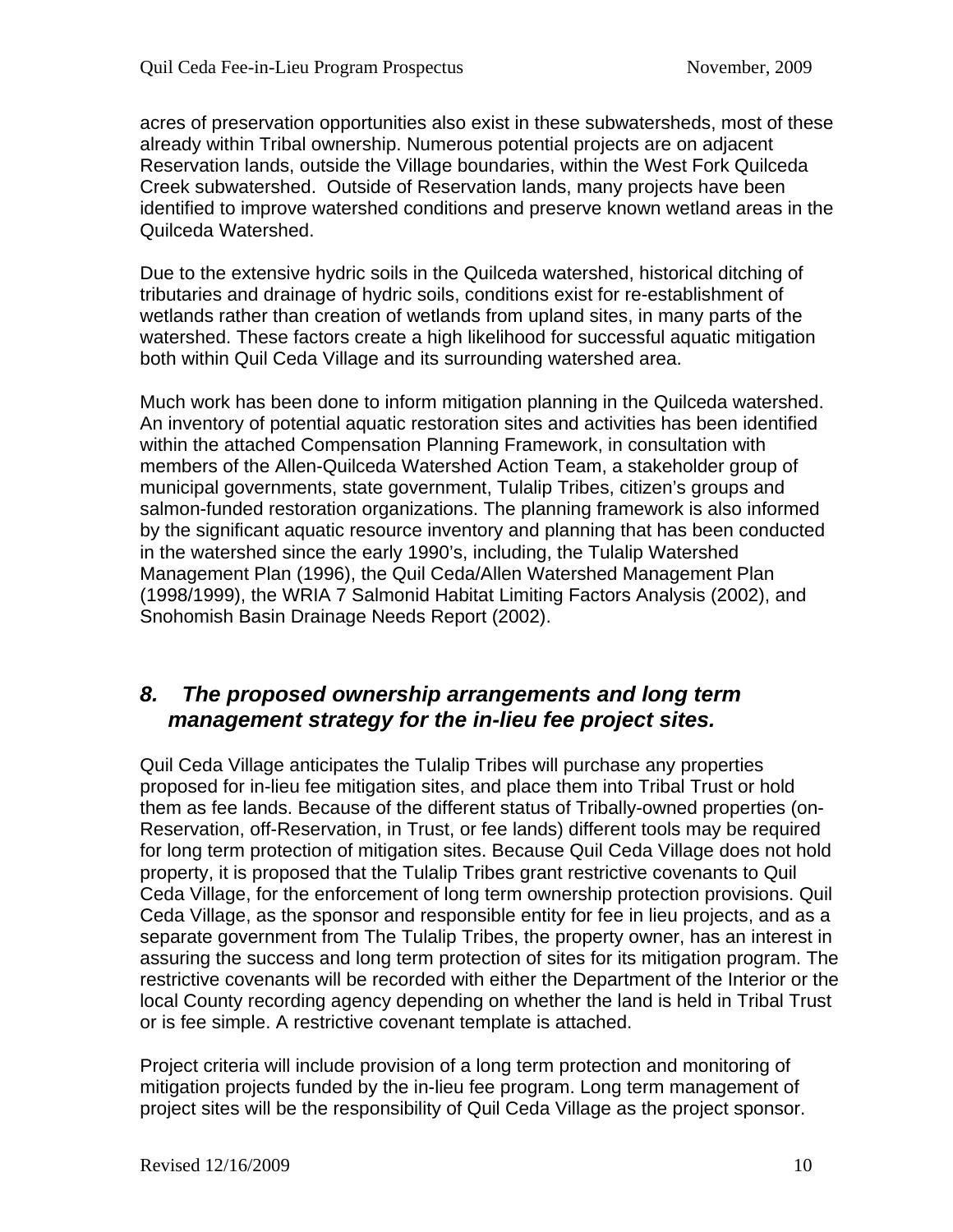<span id="page-10-0"></span>Long term management will include periodic monitoring of mitigation project sites for a variety of ecosystem variables, to include, where applicable: percent cover by nonnative invasives, stream flow, water quality and aquatic habitat conditions, as well as wetland functions and services, and prevention of illegal dumping, timber theft and poaching. Quil Ceda Village will establish a separate non-wasting account for the long term management of project sites, and will arrange for operation and maintenance of the mitigation project sites.

# *9. The qualifications of the sponsor to successfully complete the types of mitigation projects proposed*

The Tulalip Tribes have long planned, evaluated, constructed, and monitored both aquatic mitigation and restoration work in the Snohomish and Stillaguamish Basins due to their co-manager interest in salmonid habitat, and for protection and preservation of Treaty Rights. Currently The Tulalip Tribes is lead entity of the 360 acre Qwuloolt estuary restoration project, within the City of Marysville. The Qwuloolt restoration project is progressing in partnership with NOAA Fisheries, City of Marysville, Army Corps of Engineers, Department of Ecology, Washington Department of Fish and Wildlife, among others. The Tulalip Tribes, in cooperation with Quil Ceda Village has also initiated restoration of Coho Creek, restoring meanders and removing roads and ditches to reconnect hydrology in the Coho Creek watershed. Approximately 1800 lineal feet of channel have been restored, and a run of several hundred chum have spawned in Fall of 2008 within the newly constructed channels. Quil Ceda Village therefore intends to partner with Tulalip Tribes Natural Resources to carry out the design and implementation of this Fee in Lieu program.

In addition, The Tulalip Tribes is a recipient of an EPA grant to inventory wetlands within the Reservation, which is aiding in determining potential mitigation areas. State of the art mapping is being conducted and expected to be completed spring 2010.

# *10. A description of the in-lieu fee program account required by 332.8(i)*

Quil Ceda Village will establish and maintain an in-lieu fee financial account, the "Quil Ceda Village Aquatic Mitigation Trust Fund," with an FDIC-insured financial institution. Quil Ceda Village will receive all aquatic resource mitigation fees into the in-lieu-fee program prior to the issuance of any federal or Tulalip Tribe permit and will deposit the funds into the dedicated in-lieu fee program account. Interest accrued shall remain with the fund, for use by the in-lieu fee program.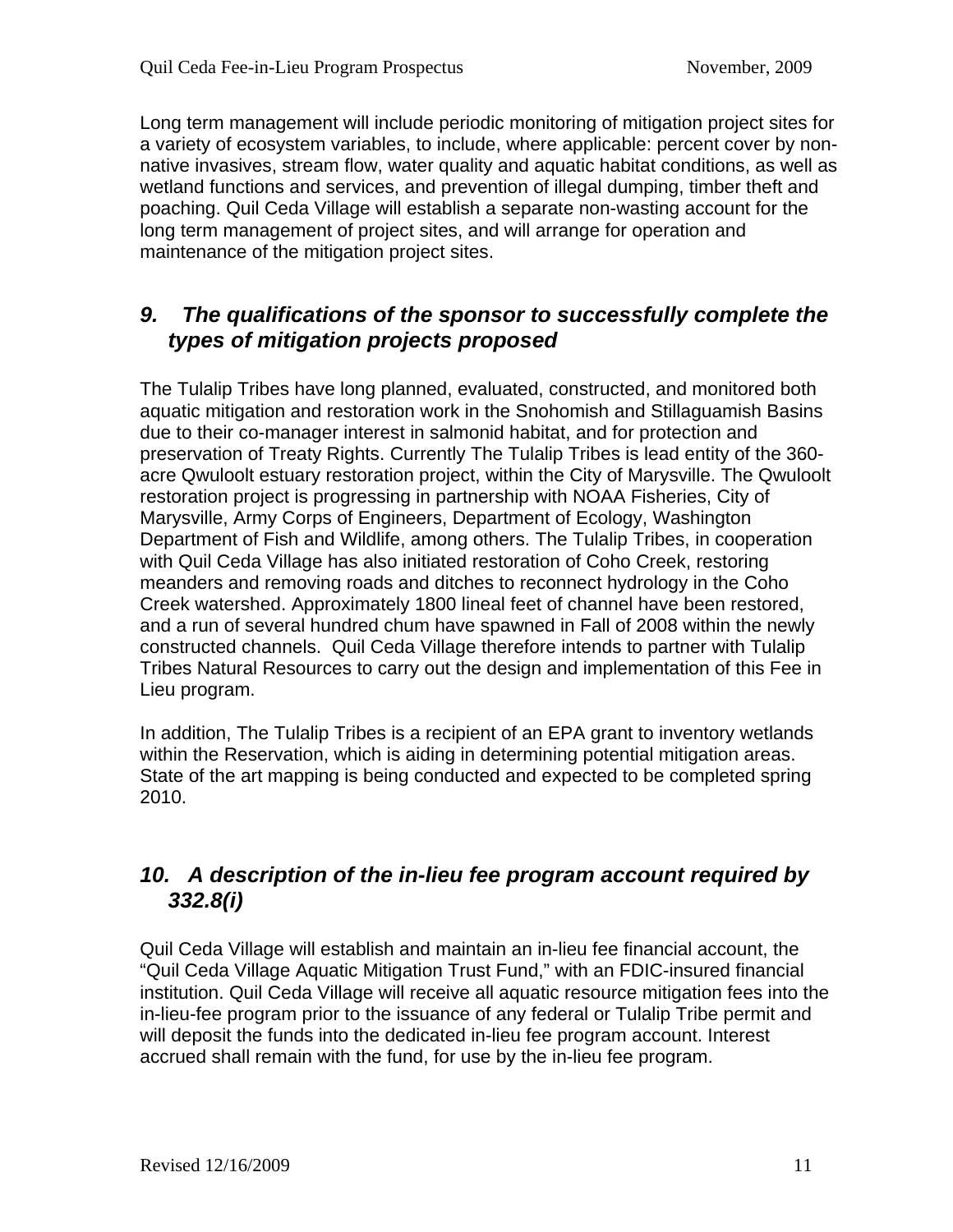In-lieu fee payments for adverse impacts of Corps and/or Tribal permit projects within Quil Ceda Village, will be determined according to the established fee schedule (cost per square foot), and area (square footage) required by the mitigation ratio table, or according to the number of square feet that Quil Ceda Village and the Corps deems are required to compensate for the adverse impacts to aquatic resource functions and services, both temporary and permanent.

Quil Ceda Village will be responsible for collecting each in-lieu fee from the permit applicant. Quil Ceda Village will keep a written record of each in-lieu fee paid that includes the Tribal permit number, Corps permit number, if applicable, the permittee's name and address; location and water bodies affected by the permitted activity; sub-watershed in which the project is located; type, quality, and extent of each type of protected aquatic resource for which in-lieu fee compensation is being made; the mitigation ratio by aquatic resource type; and the amount of the in-lieu fee. Quil Ceda Village will also keep a written record of the in-lieu fee program expenditures from the account, such as the costs of land acquisition, planning, construction, monitoring, maintenance, contingencies, adaptive management, and administration. Quil Ceda Village will submit annual ledger reports to the Corps and the Interagency Review Team, according to subsection 332.8(h) of the Federal Compensatory Mitigation Rule.<sup>[1](#page-11-0)</sup>

A performance bond with contingency will be required for in-lieu fee projects completed by third parties or contractors to ensure the construction is completed as proposed until Quil Ceda Village/Department of Army deems the wetland construction site successful. In-lieu fee payments will cover the cost of contingency and those funds will be held in the program account by Quil Ceda Village for projects it undertakes.

Quil Ceda Village will aggregate the in-lieu fee payments deposited into the in-lieu fee program account, to maximize the size and/or quality of mitigation sites and projects available for establishment, restoration, rehabilitation or preservation. Once sufficient funds have accumulated, or within two years of fee payment, Quil Ceda Village will solicit aquatic compensatory mitigation projects to be developed and implemented by The Tulalip Tribes Natural Resources Department. Within three years of the first advance credits issued to a permitee, land acquisition and initial physical and biological improvements will be completed. If insufficient funds have accumulated within three years time of in-lieu fee payment, Quil Ceda Village will notify the Corps that more time is needed for funds to accumulate. An extension may be then issued from the Corps. If funds are not expended within 3 growing seasons of initial collection, the District Engineer may direct funds to alternative mitigation projects, in consultation with Quil Ceda Village.

 $\overline{a}$ 

<span id="page-11-0"></span><sup>&</sup>lt;sup>1</sup> Federal Register, Vol. 73, No. 70, 2008. Compensatory Mitigation for Losses of Aquatic Resources; Final Rule. Department of Army, Corps of Engineers, 33 CFR Parts 325 and 332 and Environmental Protection Agency 40 CFR, Part 230.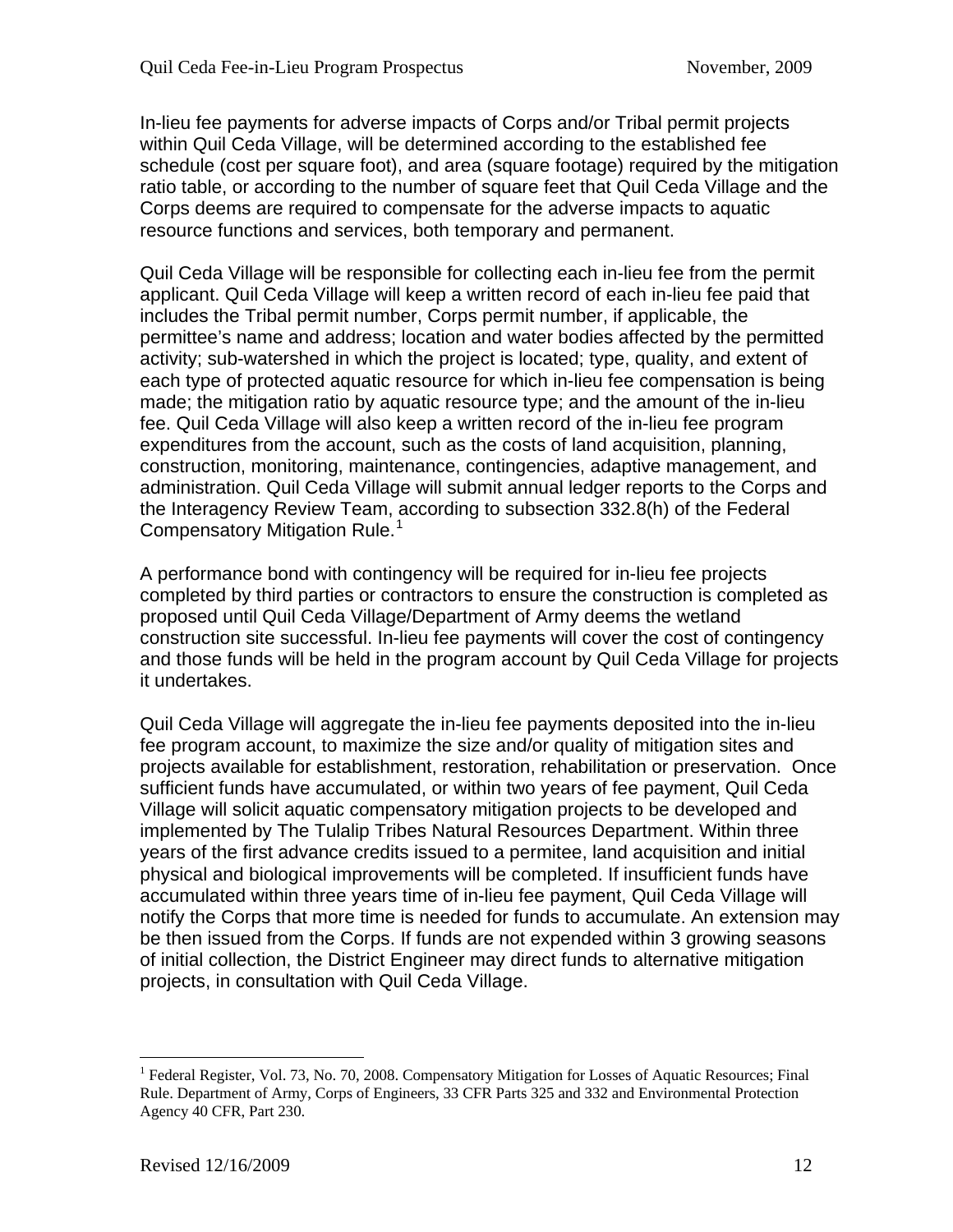<span id="page-12-0"></span>If a mitigation project has not been proposed within two years of fee payments, Quil Ceda Village may issue a public notice that funds are available for mitigation proposals within the Quilceda watershed. Proposals selected for funding must comply with criteria established in the program instrument.

The Natural Resources Department may propose the use of in-lieu fees to plan and accomplish mitigation projects based on the Compensatory Planning Framework and proposal criteria established with this program. Quil Ceda Village will spend such funds on mitigation projects that provide the greatest potential to replace functions and services which are adversely affected, including essential fish habitat, or that protect aquatic resources at risk for development.

#### **Financial Controls and Reporting**

- 1. The fund will have three accounts to be comprised as follows: a) for administration of the account (5-10% of project fees), b) a non-wasting endowment for long term management and maintenance of project sites and c) project development, implementation, maintenance and monitoring.
- 2. Interest accrued shall remain with the fund, for use by the in-lieu fee program.
- 3. A written summary of deposits made into the program account, projects funded, and impacts mitigated by resource type and subwatershed area will be reported to the Corps no later than February 15 following each fiscal year.

#### **Fund income and expenditures-**

In-lieu fee mitigation costs that are eligible for funding are costs associated with the accomplishment of approved mitigation projects including, but not limited to, labor, site acquisition as appropriate, appraisals, surveys, project design, project permitting, project management, monitoring, program administration costs, stewardship, legal, closing, equipment, and materials necessary to accomplish mitigation and monitoring. Program administration costs shall not exceed 10% of the in-lieu fees paid. Quil Ceda Village may authorize fund expenditures for administrative costs to a third party contracted for such activities. In-lieu fee per square foot costs will include a percentage for long term management and maintenance of project sites. Any unused funds at the completion of the monitoring period will remain with the account.

Monitoring and Maintenance costs: the costs of monitoring and maintaining the inlieu fee project may be directly debited from the program account and paid to the party contracted to do the work.